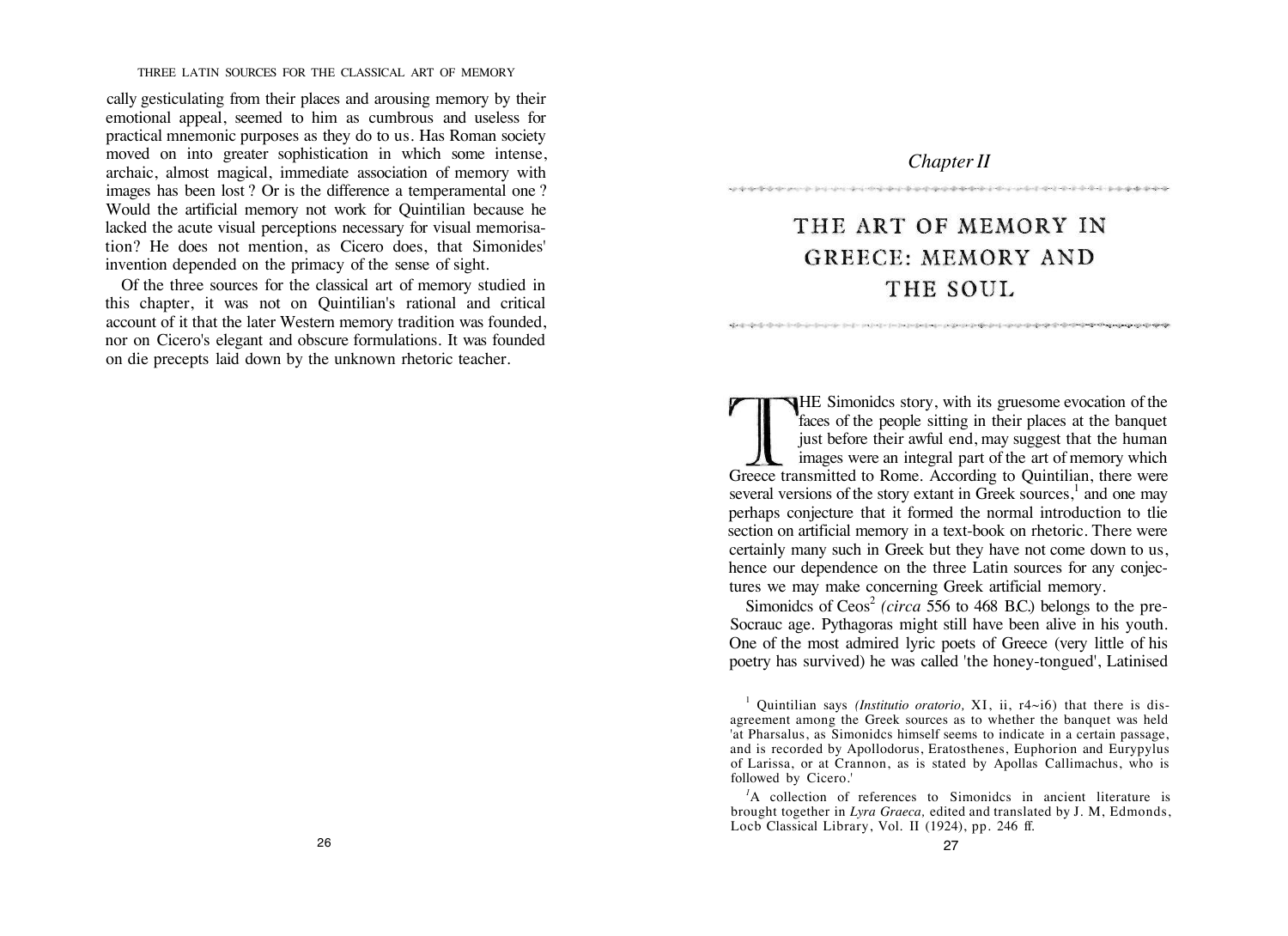as Simonides Melicus, and he particularly excelled in the use of beautiful imagery. Various new departures were credited to this evidently brilliantly gifted and original man. He was said to have been the first to demand payment for poems; the canny side of Simonides comes into the story of his invention of the art of memory which hinges on a contract for an ode. Another novelty is attributed to Simonides by Plutarch who seems to think that he was the first to equate the methods of poetry with those of painting, the theory later succinctly summed up by Horace in his famous phrase *ut pictura poesis.* 'Simonides', says Plutarch, 'called painting silent poetry and poetry painting that speaks; for the actions which painters depict as they are being performed, words describe after they are done.'<sup>3</sup>

It is significant that the comparison of poetry with painting is fathered on Simonides, for this has a common denominator with the invention of the art of memory. According to Cicero, the latter invention rested on Simonides' discovery of the superiority of the sense of sight over the other senses. The theory of the equation of poetry and painting also rests on the supremacy of the visual sense; the poet and the painter both think in visual images which the one expresses in poetry the other in pictures. The elusive relations with other arts which run all through the history of the art of memory arc thus already present in the legendary source, in the stories about Simonides who saw poetry, painting and mnemonics in terms of intense visualisation. Looking forward here for one brief moment to our ultimate objective, Giordano Bruno, we shall find that in one of his mnemonic works he treats of the principle of using images in the art of memory under the heads 'Phidias the Sculptor' and 'Zeuxis the Painter', and under those same heads he discusses the theory of *ut pictura poesis.\** 

Simonides is the cult hero, the founder of our subject, his invention of which is attested not only by Cicero and Quintilian, but also by Pliny, Aelian, Ammianus Marcellinus, Suidas, and others, and also by an inscription. The *Parian Chronicle,* a marble tablet of about 264 B.C. which was found at Paros in the seventeenth century, records legendary dates for discoveries like the invention of the flute, the introduction of corn by Ceres and Triptolemus, the

### THE ART OF MEMORY IN GREECE: MEMORY AND THE SOUL

publication of Orpheus' poetry; when it comes to historical times the emphasis is on festivals and the prizes awarded at them. The entry which interests us is as follows:

From the time when the Ceian Simonides son of Leoprepes, the inventor of the system of memory-aids, won the chorus prize at Athens, and the statues were set up to Harmodius and Aristogciton, 213 years (i.e.  $477 B.c.$ ).<sup>s</sup>

It is known from other sources that Simonides won the chorus prize in old age; when this is recorded on the Parian marble the victor is characterised as 'the inventor of the system of memoryaids'.

One must believe, I think, that Simonides really did take some notable step about mnemonics, teaching or publishing rules which, though they probably derived from an earlier oral tradition, had the appearance of a new presentation of the subject. We cannot concern ourselves here with the pre-Simonidean origins of the art of memory; some think that it was Pythagorean; others have hinted at Egyptian influence. One can imagine that some form of the art might have been a very ancient technique used by bards and story-tellers. The inventions supposedly introduced by Simonides may have been symptoms of the emergence of a more highly organised society. Poets are now to have their definite economic place; a mnemonic practised in the ages of oral memory, before writing, becomes codified into rules. In an age of transition to new forms of culture it is normal for some outstanding individual to become labelled as an inventor.

The fragment known as the *Dialexeis,* which is dated to about 400 B.C., contains a tiny section on memory, as follows:

A great and beautiful invention is memory, always useful both for learning and for life.

This is the first thing: if you pay attention (direct your mind), the judgment will better perceive the things going through it (the mind).

Secondly, repeat again what you hear; for by often hearing and saying the same things, what you have learned comes complete into your memory.

**<sup>1</sup> Plutarch,** *Glory of Athens,* 3; cf. R. W. Lee, *'Ut pictura poesis:* The Humanistic Theory of Painting', *Art Bulletin,* XXII (1940), p. 197. 4

See below, p. 253

<sup>5</sup> Quoted as translated in *Lyra Graeca,* II, p. 249. See F. Jacoby, *Die Fragmente der Griechischen Historiker,* Berlin, 1929, II, p. 1000, and *Fragmente, Kommentar,* Berlin, 1930, II, p. 694.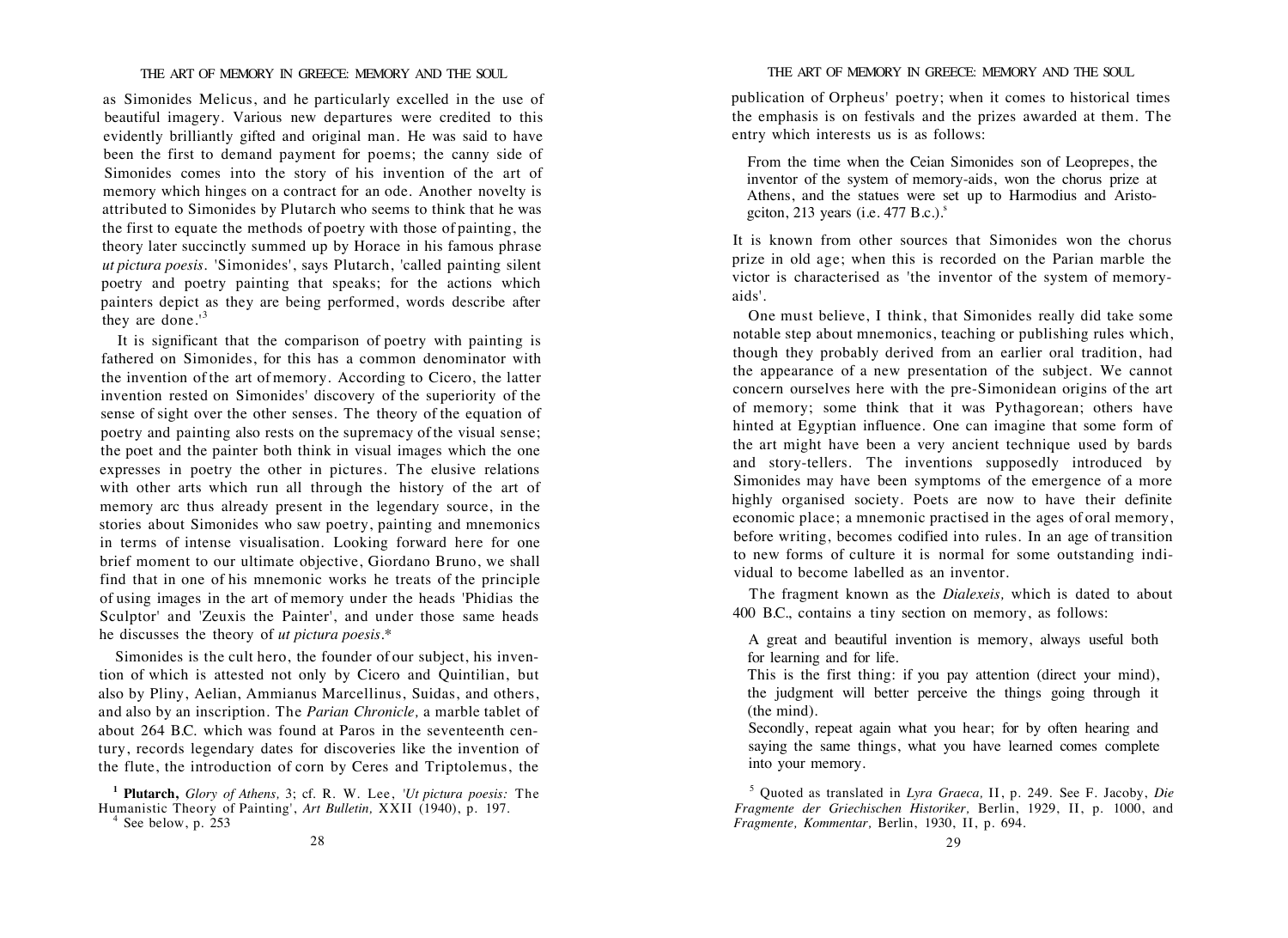Thirdly, what you hear, place on what you know. For example, XpuaiTTTros (Chrysippus) is to be remembered; we place it on xpuaos (gold) and ITTTOS (horse). Another example: we place m/piXAu-rrris (glow-worm) on m/p (fire) and AAUTIEIV (shine). So much for names.

For things (do) thus: for courage (place it) on Mars and Achilles; for metal-working, on Vulcan; for cowardice, on Epeus.<sup>6</sup>

Memory for things; memory for words (or names)! Here are the technical terms for the two kinds of artificial memory already in use in 400 B.C. Both memories use images; the one to represent things, the other words; this again belongs to the familiar rules. It is true that rules for places are not given; but the practice here described of placing the notion or word to be remembered actually on the image will recur all through the history of the art of memory, and was evidently rooted in antiquity.

The skeleton outline of the rules of the artificial memory is thus already in existence about half a century after the death of Simonides. This suggests that what he 'invented', or codified, may really have been the rules, basically as we find them in *Ad Herennium,*  though they would have been refined and amplified in successive texts unknown to us before they reached the Latin teacher four centuries later.

In this earliest *Ars memorativa* treatise, the images for words are formed from primitive etymological dissection of the word. In the examples given of images for things, the 'things' virtue and vice are represented (valour, cowardice), also an art (metallurgy). They are deposited in memory with images of gods and men (Mars, Achilles, Vulcan, Epeus). Here we may perhaps see in an archaically simple form those human figures representing 'things' which eventually developed into the *imagines agentes.* 

The *Diakxeis* is thought to reflect sophist teaching, and its memory section may refer to the mnemonics of the sophist Hippias of Elis,<sup>7</sup> who is said, in the pseudo-Platonic dialogues which satirise him and which bear his name, to have possessed a 'science of memory' and to have boasted that he could recite fifty names after hearing them once, also the genealogies of heroes

6 H. Diels, *Die Fragmente der Vorsokratiker,* Berlin, 1922, II, p. 345. Cf. H. Gomperz, *Sophistik und Rhetorik,* Berlin, 1912, p. 149, where a German translation is given.

### THE ART OF MEMORY IN GREECE: MEMORY AND THE SOUL

and men, the foundations of cities, and much other material.<sup>8</sup> It does indeed sound probable that Hippias was a practioner of the artificial memory. One begins to wonder whether the sophist educational system, to which Plato objected so strongly, may have made a lavish use of the new 'invention' for much superficial memorisation of quantities of miscellaneous information. One notes the enthusiasm with which the sophist memory treatise opens: 'A great and most beautiful invention is memory, always useful for learning and for life.' Was the beautiful new invention of artificial memory an important element in the new success technique of the sophists ?

Aristotle was certainly familiar with the artificial memory which he refers to four times, not as an expositor of it (though according to Diogenes Laertius he wrote a book on mnemonics which is not extant<sup>9</sup>) but incidentally to illustrate points under discussion. One of these references is in the *Topics* when he is advising that one should commit to memory arguments upon questions which are of most frequent occurrence:

For just as in a person with a trained memory, a memory of things themselves is immediately caused by the mere mention of their places (TOTTOI), so these habits too will make a man readier in reasoning, because he has his premisses classified before his mind's eye, each under its number. $10^{\circ}$ 

There can be no doubt that these *topoi* used by persons with a trained memory must be mnemonic *loci,* and it is indeed probable that the very word 'topics' as used in dialectics arose through the places of mnemonics. Topics are the 'things' or subject matter of dialectic which came to be known as *topoi* through the places in which they were stored.

In the *De insomnis,* Aristotle says that some people have dreams in which they 'seem to be arranging the objects before them in accordance with their mnemonic system'''—rather a warning, one

8  *Greater Hippias,* 285D-286A; *Lesser Hippias,* 368D.

• Diogenes Laertius, *Life of Aristotle* (in his *Lives of the Philosophers,*  V. 26). The work referred to in the list of Aristotle's works here given, may, however, be the extant *De memoria et reminiscentia*.

 *Topica,* 163" 24-30 (translated by W. A. Pickard-Cambridge in *Works of Aristotle, ed. W. D. Ross, Oxford, t928, Vol. I).* 

<sup>1</sup>' *De insomnis*, 458" 20-22 (translated by W. S. Hett in the Locb volume containing the *De anima, Parva naturalia,* etc., 1935).

<sup>&#</sup>x27; See Gomperz, pp. 179 ff.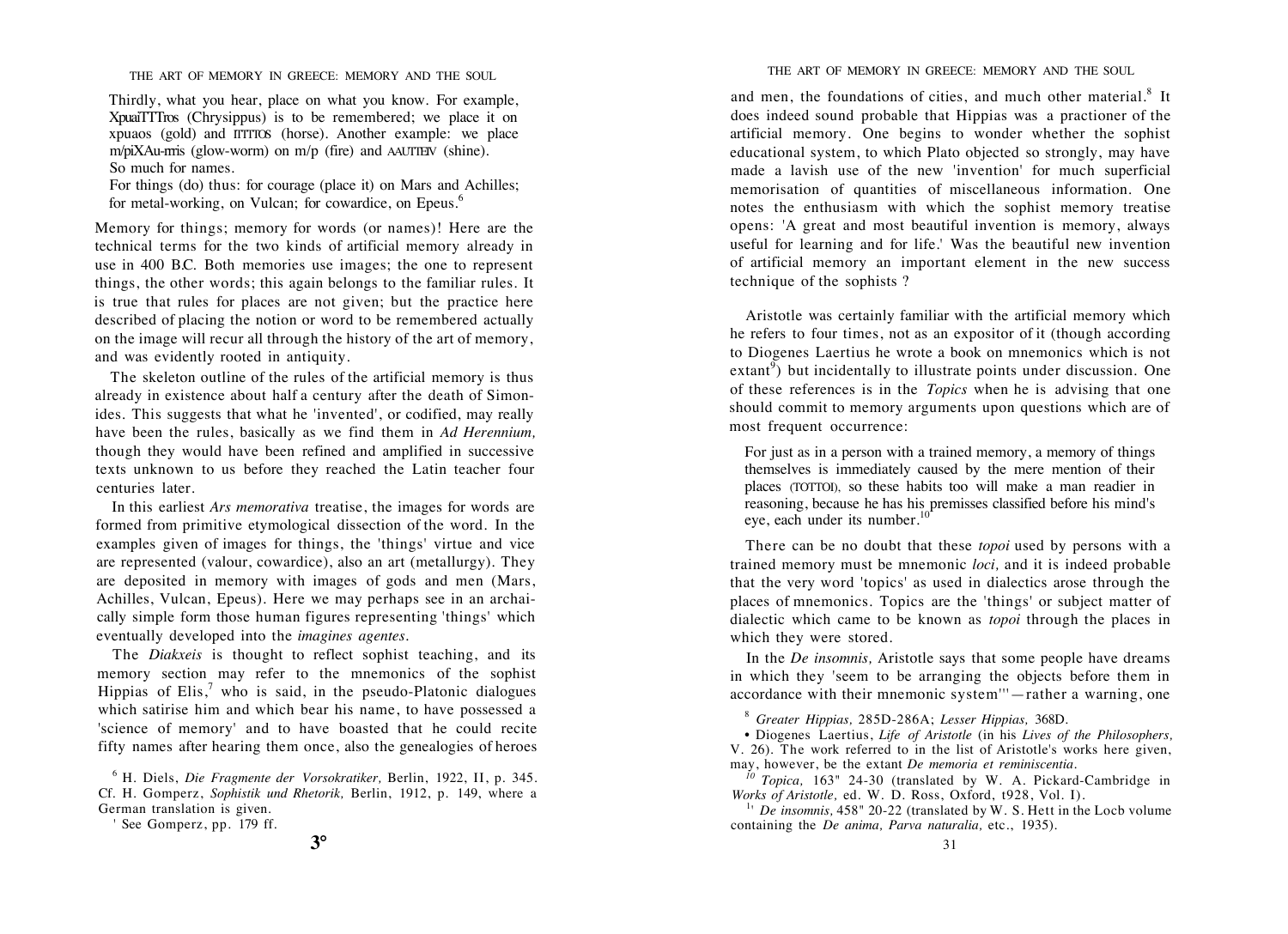would think, against doing too much artificial memory, though this is not how he is using the allusion. And in the *De anima* there is a similar phrase: 'it is possible to put things before our eyes just as those do who invent mnemonics and construct images.'<sup>12</sup>

But the most important of the four allusions, and the one which most influenced the later history of the art of memory comes in the *De memoria et reminiscentia.* The great scholastics, Albertus Magnus and Thomas Aquinas, with their proverbially acute minds perceived that the Philosopher in his *De memoria et reminiscentia*  refers to an art of memory which is the same as that which Tullius teaches in his Second Rhetoric (the *Ad Herennium).* Aristotle's work thus became for them a kind of memory treatise, to be conflated with the rules of Tullius and which provided philosophical and psychological justifications for those rules.

Aristotle's theory of memory and reminiscence is based on the theory of knowledge which he expounds in his *De anima.* The perceptions brought in by the five senses are first treated or worked upon by the faculty of imagination, and it is the images so formed which become the material of the intellectual faculty. Imagination is the intermediary between perception and thought. Thus while all knowledge is ultimately derived from sense impressions it is not on these in the raw that thought works but after they have been treated by, or absorbed into, the imaginative faculty. It is the image-making part of the soul which makes the work of the higher processes of thought possible. Hence 'the soul never thinks without a mental picture';<sup>13</sup> the thinking faculty thinks of its forms in mental pictures';<sup>14</sup> 'no one could ever learn or understand anything, if he had not the faculty of perception; even when he thinks speculatively, he must have some mental picture with which to think.<sup>15</sup>

For the scholastics, and for the memory tradition which followed them, there was a point of contact between mnemonic theory and the Aristotelian theory of knowledge in the importance assigned by both to the imagination. Aristotle's statement that it is impossible to think without a mental picture is constantly brought in to support the use of images in mnemonics. And Aristotle himself uses the images of mnemonics as an illustration of what he is saying about imagination and thought. Thinking, he says, is something which we can do whenever we choose, 'for it is possible

*De anima* 427" 18-22 (Hen's translation). <sup>3</sup> *Ibid.*, 432\* 17. M *Ibid.,* 431" 2. 's *Ibid.,* 432' 9.

to put things before our eyes just as those do who invent mnemonics and construct images.<sup>16</sup> He is comparing the deliberate selection of mental images about which to think with the deliberate construction in mnemonics of images through which to remember.

The *De memoria et reminiscentia* is an appendix to the *De anima*  and it opens with a quotation from that work: 'As has been said before in my treatise *On the Soul* about imagination, it is impossible even to think without a mental picture.<sup>17</sup> Memory, he continues, belongs to the same part of the soul as the imagination; it is a collection of mental pictures from sense impressions but with a time element added, for the mental images of memory are not from perception of things present but of things past. Since memory belongs in this way with sense impression it is not peculiar to man; some animals can also remember. Nevertheless the intellectual faculty comes into play in memory for in it thought works on the stored images from sense perception.

The mental picture from sense impression he likens to a kind of painted portrait, 'the lasting state of which we describe as memory';<sup>18</sup> and the forming of the mental image he thinks of as a movement, like the movement of making a seal on wax with a signet ring. It depends on the age and temperament of the person whether the impression lasts long in memory or is soon effaced.

Some men in the presence of considerable stimulus have no memory owing to disease or age, just as if a stimulus or a seal were impressed on flowing water. With them the design makes no impression because they are worn down like old walls in buildings, or because of the hardness of that which is to receive the impression. For this reason the very young and the old have poor memories; they are in a state of flux, the young because of their growth, the old because of their decay. For a similar reason neither the very quick nor the very slow appear to have good memories; the former are moister than they should be, and the latter harder; with the former the picture has no permanence, with the latter it makes no impression."

Aristotle distinguishes between memory and reminiscence, or recollection. Recollection is the recovery of knowledge or sensation

<sup>&</sup>lt;sup>16</sup> Already quoted above.

<sup>&</sup>quot; *De memoria et reminiscentia,* 449" 31 (translated, as one of the *Parva Naturalia, by W. S. Hett in the Loeb volume cited).* 

*Ibid.*,  $\frac{450^s}{30}$ .

 $\bullet\bullet$  *Ibid.*, 450<sup>6</sup> 1-10.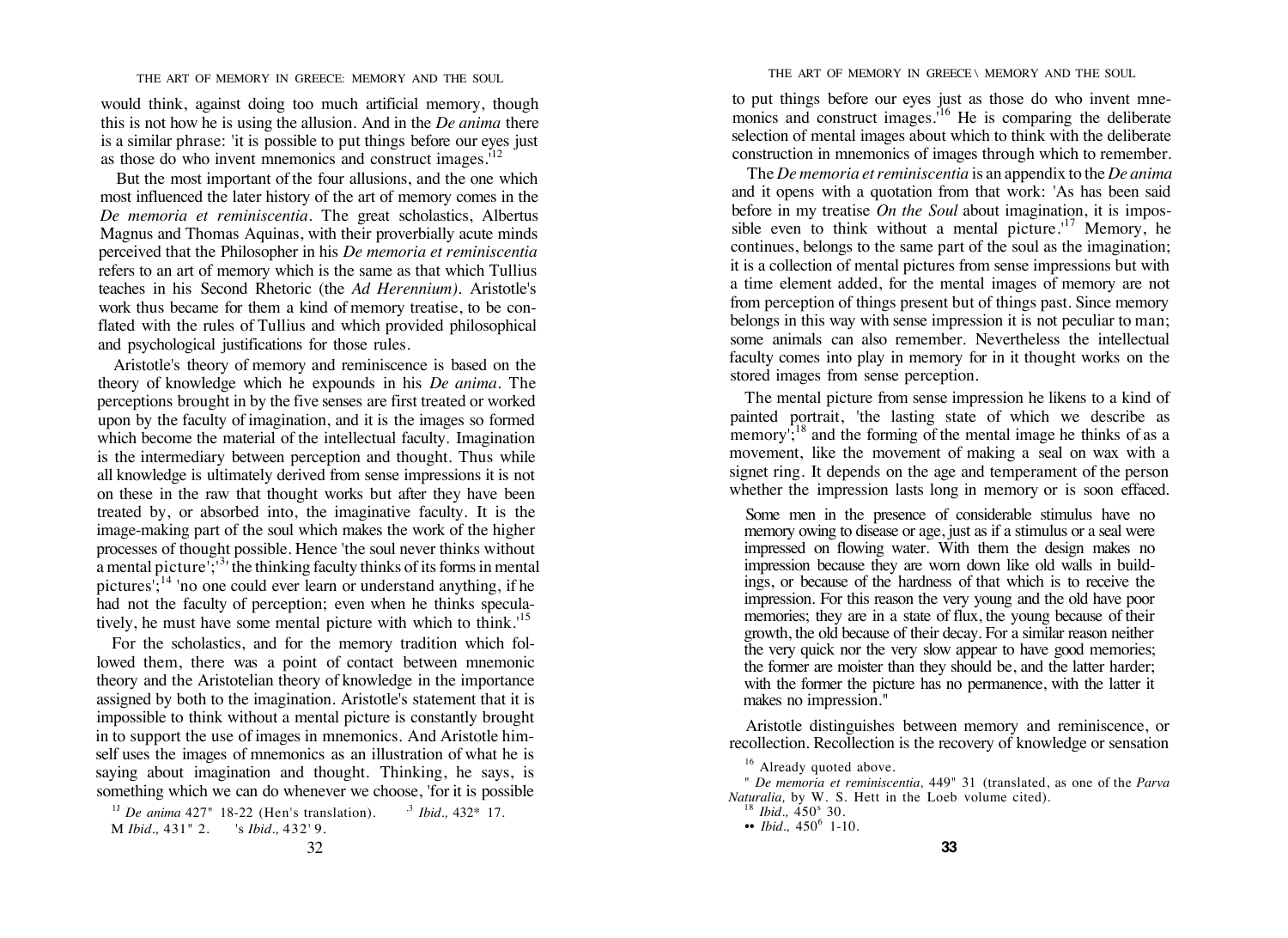which one had before. It is a deliberate effort to find one's way among the contents of memory, hunting among its contents for what one is trying to recollect. In this effort, Aristotle emphasises two principles, which are connected with one another. These are the principles of what we call association, though he does not use this word, and of order. Beginning from 'something similar, or contrary, or closely connected<sup>120</sup> with what we arc seeking we shall come upon it. This passage has been described as the first formulation of the laws of association through similarity, dissimilarity, contiguity.<sup>21</sup> We should also seek to recover an order of events or impressions which will lead us to the object of our search, for the movements of recollection follow the same order as the original events; and the things that are easiest to remember are those which have an order, like mathematical propositions. But we need a starting-point from which to initiate the effort of recollection.

It often happens that a man cannot recall at the moment, but can search for what he wants and find it. This occurs when a man initiates many impulses, until at last he initiates that which the object of his search will follow. For remembering really depends upon the potential existence of the stimulating cause . . . But he must seize hold of the starting-point. For this reason some use places (TOTTCOV) for the purposes of recollecting. The reason for this is that men pass rapidly from one step to the next; for instance from milk to white, from white to air, from air to damp; after which one recollects autumn, supposing that one is trying to recollect that season. $22$ 

What is certain here is that Aristotle is bringing in the places of artificial memory to illustrate his remarks on association and order in the process of recollection. But apart from that the meaning of the passage is very difficult to follow, as editors and annotators admit.<sup>23</sup> It is possible that the steps by which one passes rapidly from milk to autumn—supposing one is trying to recollect that season—may depend on cosmic association of the elements with

seasons. Or the passage may be corrupt and fundamentally incomprehensible as it stands.

It is immediately followed by one in which Aristotle is speaking of recollecting through starting at any one point in a series.

Generally speaking the middle point seems to be a good point to start from; for one will recollect when one comes to this point, if not before, or else one will not recollect from any other. For instance, suppose one were thinking of a scries, which may be represented by the letters ABCDEFGH;if one does not recall what is wanted at E, yet one does at H; from that point it is possible to travel in either direction, that is cither towards D or towards F. Supposing one is seeldng for either G or F, one will recollect on arriving at c, if one wants G or F. If not then on arrival at A. Success is always achieved in this way. Sometimes it is possible to recall what we seek and sometimes not; the reason being that it is possible to travel from the same starting-point in more than one direction; for instance from c we may go direct to F or only to  $D<sup>24</sup>$ 

Since the starting-point in a train of recollection has earlier been likened to the mnemonic locus, we may recall in connection with this pretty confusing passage that one of the advantages of the artificial memory was that its possessor could start at any point in his places and run through them in any direction.

The scholastics proved to their own satisfaction that the *De memoria et reminiscentia* provided philosophical justification for the artificial memory. It is however very doubtful whether this is what Aristotle meant. He appears to use his references to the mnemonic technique only as illustrations of his argument.

The metaphor, used in all three of our Latin sources for the mnemonic, which compares the inner writing or stamping of the memory images on the places with writing on a waxed tablet is obviously suggested by the contemporary use of the waxed tablet for writing. Nevertheless it also connects the mnemonic with ancient theory of memory, as Quintilian saw when, in his introduction to his treatment of the mnemonic, he remarked that he did not propose to dwell on the precise functions of memory, 'although

 $20$  Ibid., 451" 18-20.

<sup>&</sup>lt;sup>20</sup> Ibid., 451" 18-20.<br><sup>21</sup> See W. D. Ross, *Aristotle*, London, 1949, p. 144; and Ross's note on this passage in his edition of the *Parva Naturalia*, Oxford, 1955, p. 245.<br><sup>22</sup> De mem. et rem., 452<sup>n</sup> 8-16.

<sup>&</sup>lt;sup>22</sup> De mem. et rem., 452" 8-16.<br><sup>23</sup> For a discussion of the passage, see Ross's note in his edition of die *Parva naturalia,* p. 246.

<sup>&</sup>lt;sup>24</sup> De mem. et rem., 452" 16-25. For suggested emendations of the baffling series of letters, of which there are many variations in the manuscripts, see Ross's note in his edition of the *Parva naturalia,*  pp. 247-8.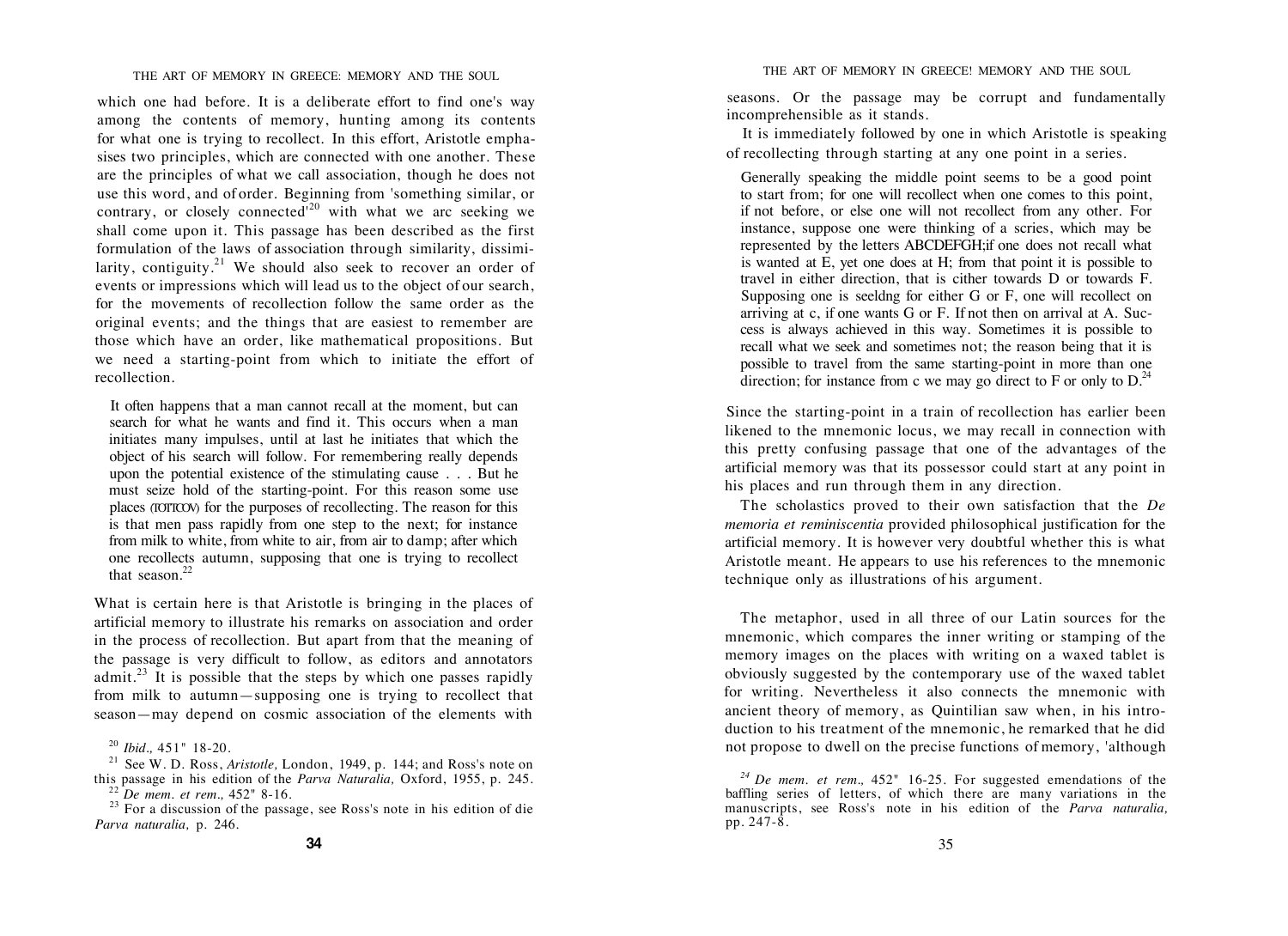many hold the view that certain impressions are made on the mind, analogous to those which a signet ring makes on wax.'<sup>25</sup>

Aristotle's use of this metaphor for the images from sense impressions, which are like the imprint of a seal on wax, has already been quoted. For Aristotle such impressions are the basic source of all knowledge; though refined upon and abstracted by the thinking intellect, there could be no thought or knowledge without them, for all knowledge depends on sense impressions.

Plato also uses the seal imprint metaphor in the famous passage in the *Theaetetus* in which Socrates assumes that there is a block of wax in our souls—of varying quality in different individuals—and that this is 'the gift of Memory, the mother of the Muses'. Whenever we see or hear or think of anything we hold this wax under the perceptions and thoughts and imprint them upon it, just as we make impressions from seal rings. $^{25}$ 

But Plato, unlike Aristotle, believes that there is a knowledge not derived from sense impressions, that there are latent in our memories the forms or moulds of the Ideas, of the realities which the soul knew before its descent here below. True knowledge consists in fitting the imprints from sense impressions on to the mould or imprint of the higher reality of which the things here below are reflections. The *Phaedo* develops the argument that all sensible objects are referable to certain types of which they are likenesses. We have not seen or learned the types in this life; but we saw them before our life began and the knowledge of them is innate in our memories. The example given is that of referring our sense perceptions of objects which are equal to the Idea of Equality which is innate in us. We perceive equality in equal subjects, such as equal pieces of wood, because the Idea of Equality has been impressed on our memories, the seal of it is latent in the wax of our soul. True knowledge consists in fitting the imprints from sense impressions on to the basic imprint or seal of the Form or Idea to which the objects of sense correspond.<sup>27</sup> In the *Phaedrus*, in which Plato expounds his view of the true function of rhetoric—which is to persuade men to the knowledge of the truth—he again develops the theme that knowledge of the truth and of the soul consists in remembering, in the recollection of the Ideas once seen by all souls

of which all earthly things are confused copies. All knowledge and all learning are an attempt to recollect the realities, the collecting into a unity of the many perceptions of the senses through their correspondencies with the realities. 'In the earthly copies of justice and temperance and the other ideas which are precious to souls there is no light, but only a few, approaching the images through the darkling organs of sense, behold in them the nature of that which they imitate.'*iS* 

The *Phaedrus* is a treatise on rhetoric in which rhetoric is regarded, not as an art of persuasion to be used for personal or political advantage, but as an art of speaking the truth and of persuading hearers to the truth. The power to do tins depends on a knowledge of the soul and the soul's true knowledge consists in the recollection of the Ideas. Memory is not a 'section' of this treatise, as one part of the art of rhetoric; memory in the Platonic sense is the groundwork of the whole.

It is clear that, from Plato's point of view, the artificial memory as used by a sophist would be anathema, a desecration of memory. It is indeed possible that some of Plato's satire on the sophists, for instance their senseless use of etymologies, might be explicable from the sophist memory treatise, with its use of such etymologies for memory for words. A Platonic memory would have to be organised, not in the trivial manner of such mnemotechnics, but in relation to the realities.

The grandiose attempt to do just this, within the framework of the art of memory, was made by the Neoplatonists of the Renaissance. One of the most striking manifestations of the Renaissance use of the art is the Memory Theatre of Giulio Camillo. Using images disposed on places in a neoclassical theatre—that is using the technique of the artificial memory in a perfectly correct way— Camillo's memory system is based (so he believes) on archetypes of reality on which depend secondary images covering the whole realm of nature and of man. Camillo's view of memory is fundamentally Platonic (though Hermetic and Cabalist influences are also present in the Theatre) and he aims at constructing an artificial memory based on truth. 'Now if the ancient orators,' he says, 'wishing to place from day to day the parts of the speech which they had to recite, confided them to frail places as frail things, it

<sup>25</sup>  *Institutio oratorio,* XI, ii, 4. 26  *Theaetetus,* 191 C-D.

<sup>&</sup>quot; *Phaedo,* 75 B-D.

<sup>28</sup>  *Phaedrus,* 249 E-250 D.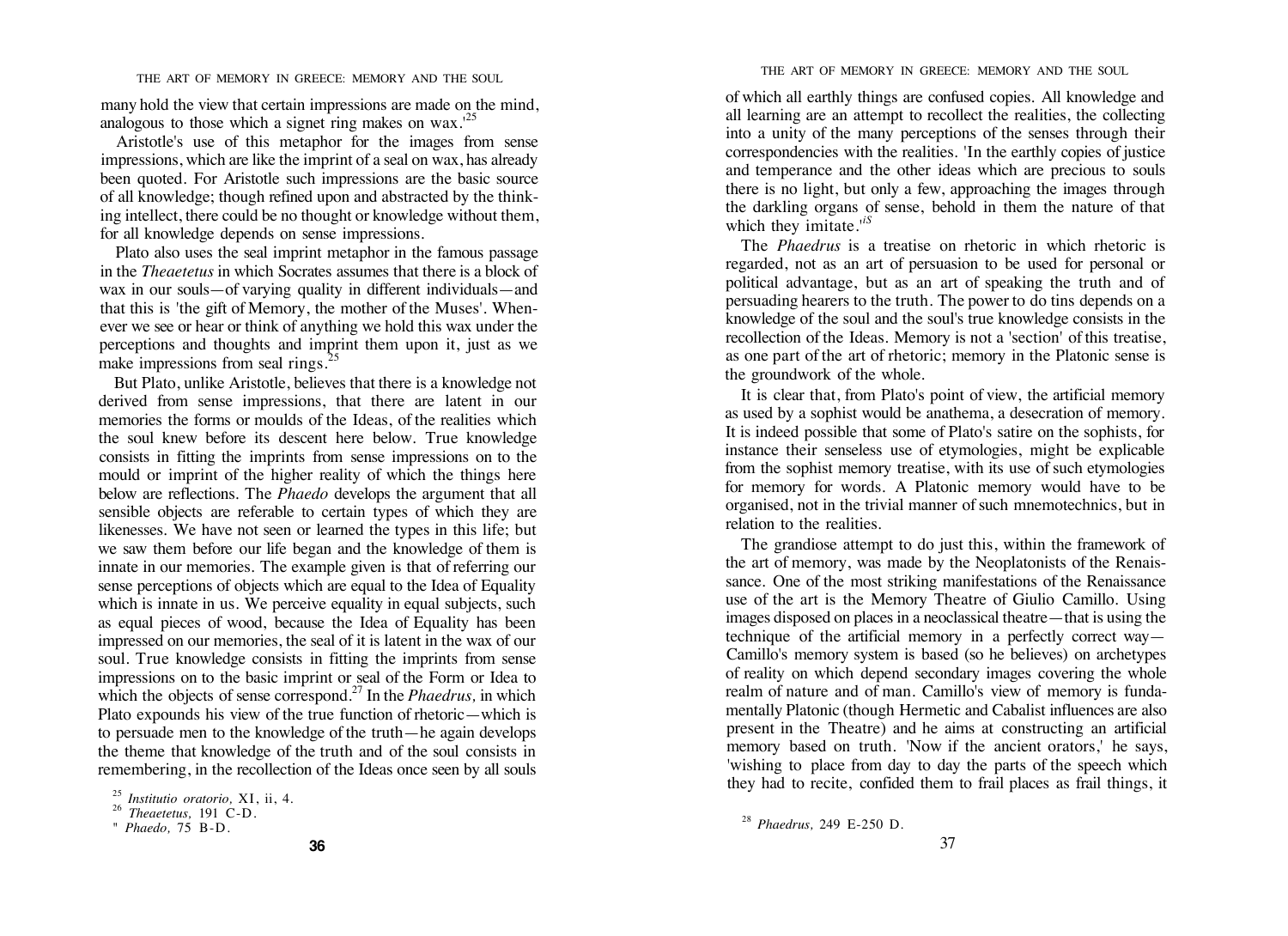is right that we, wishing to store up eternally the eternal nature of all things which can be expressed in speech . . . should assign to them eternal places. $129$ 

In the *Phaedrus,* Socrates tells the following story:

I heard, then, that at Naucratis, in Egypt, was one of the ancient gods of that country, the one whose sacred bird is called the ibis, and the name of the god himself was Theuth. He it was who invented numbers and arithmetic and geometry and astronomy, also draughts and dice, and, most important of all, letters. Now the king of all Egypt at that time was the god Thamus, who lived in a great city of the upper region, which the Greeks call the Egyptian Thebes, and they call the god himself Ammon. To him came Theuth to show his inventions, saying that they ought to be imparted to the other Egyptians. But Thamus asked what use there was in each, and as Theuth enumerated their uses, expressed praise or blame of the various arts which it would take too long to repeat; but when they came to letters, 'This invention, O king,' said Theuth, 'will make the Egyptians wiser and will improve their memories; for it is an elixir of memory and wisdom that I have discovered.' But Thamus replied, 'Most ingenious Theuth, one man has the ability to beget arts, but the ability to judge of their usefulness or harmfulness to their users belongs to another; and now you, who are the father of letters, have been led by your affection to ascribe to them a power the opposite of that which they really possess. For this invention will produce forgctfulness in the minds of those who learn to use it, because they will not practise their memory. Their trust in writing, produced by external characters which are not part of themselves will discourage the use of their own memory within them. You have invented an elixir not of memory but of reminding; and you offer your pupils the appearance of wisdom, not true wisdom, for they will read many things without instruction and will therefore seem to know many things, when they are for the most part ignorant and hard to get along with, since they are not wise, but only appear wise. $30$ 

It has been suggested that this passage may represent a survival of the traditions of oral memory, of the times before writing had

THE ART OF MEMORY IN GREECE: MEMORY AND THE SOUL

come into common use.<sup>31</sup> But as Socrates tells it, the memories of the most ancient Egyptians are those of truly wise men in contact with the realities. The ancient Egyptian practice of the memory is presented as a most profound discipline.<sup>32</sup> The passage was used by a disciple of Giordano Bruno when propagating in England Bruno's Hermetic and 'Egyptian' version of the artificial memory as an 'inner writing' of mysterious significance. $33$ 

As the reader will have perceived, it is a part of the plan of this chapter to follow the treatment of memory by the Greeks from the point of view of what will be important in the subsequent history of the art of memory. Aristotle is essential for the scholastic and mediaeval form of the art; Plato is essential for the art in the Renaissance.

And now there comes a name of recurring importance in our history, Metrodorus of Scepsis of whom Quintilian lets fall the remark that he based his memory on the zodiac.<sup>34</sup> Every subsequent user of a celestial memory system will invoke Metrodorus of Scepsis as the classical authority for bringing the stars into memory. Who was Metrodorus of Scepsis ?

He belongs to the very late period in the history of Greek rhetoric which is contemporary with the great development of Latin rhetoric. As we have already been informed by Cicero, Metrodorus of Scepsis was still living in his time. He was one of the Greek men of letters whom Mithridates of Pontus, drew to his court.<sup>35</sup> In his attempt to lead the east against Rome, Mithridates affected the airs of a new Alexander and tried to give a veneer of Hellenistic culture to the mixed orientalism of his court. Metrodorus would appear to have been his chief Greek tool in this process. He seems to have played a considerable political, as well as cultural role at the court of Mithridates with whom he was for a

 $35<sup>34</sup>$  See above, p. 23<br>35 The chief source for the life of Metrodorus is Plutarch's Life of Lucullus.

<sup>&</sup>lt;sup>"</sup> See below p. 138<br><sup>30</sup> *Phaedrus,* 274 C-275 B (quoted in the translation by H. N. Fowler in the Loeb edition).

<sup>31</sup> See J. A. Notopoulos, 'Mnemosyne in Oral Literature', *Transactions and Proceedings of the American Philological Association,* LXIX (1938), p. 476. 32

<sup>&</sup>lt;sup>32</sup> E. R. Curtius *{European Literature in the Latin Middle Ages*, London,  $\frac{1}{2535}$  P 304), takes the passage as a 'typically Greak' disparagement of  $^{1953>}$  P- 304) takes the passage as a 'typically Greek' disparagement of writing and books as compared with more profound wisdom.  $33$  See below, p. 268

 $34$  See above, p. 23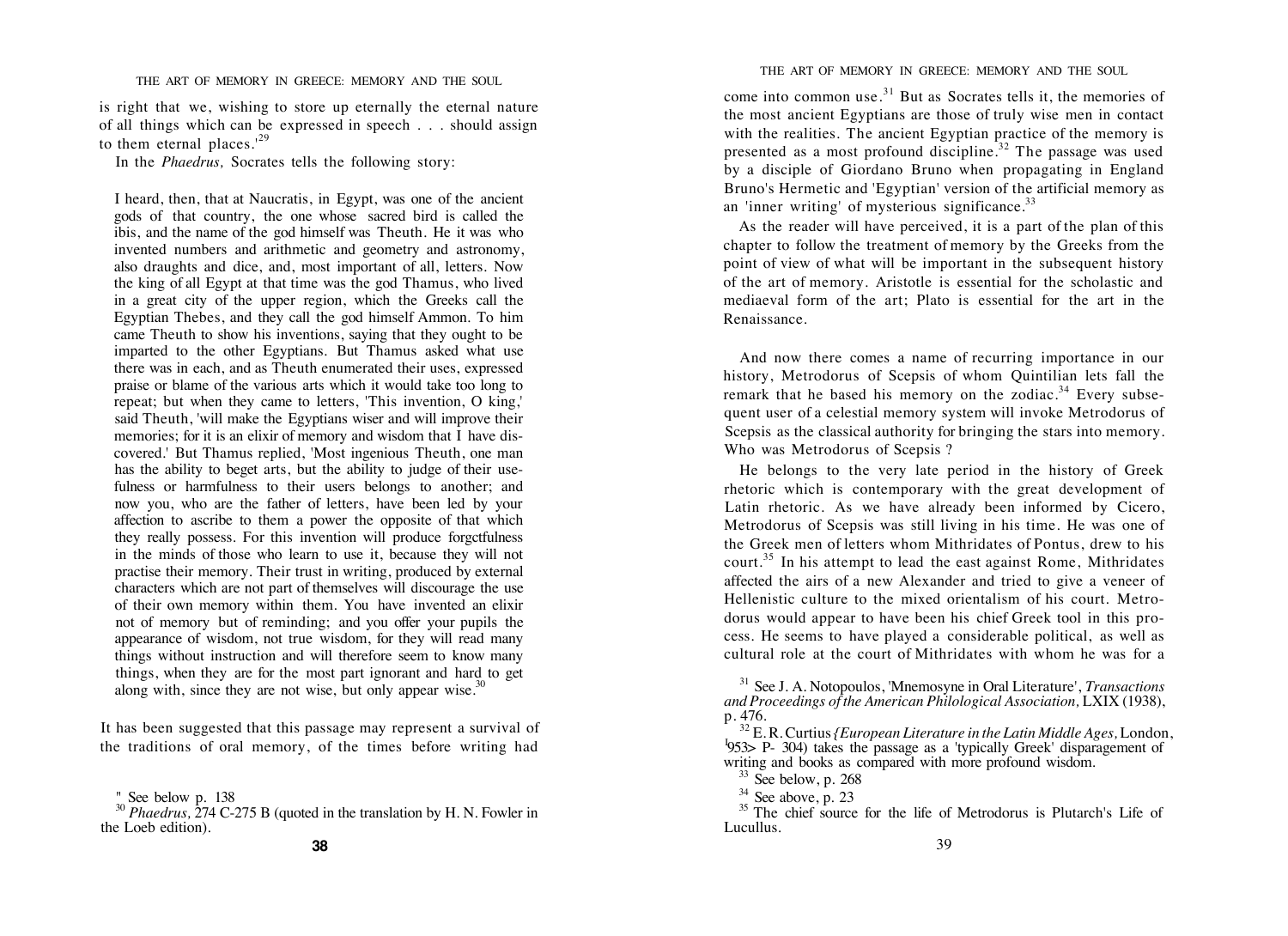#### THE ART OF MEMORY IN GREECE: MEMORY AND THE SOUL

time in high favour, though Plutarch hints that he was eventually put out of the way by his brilliant but cruel master.

We know from Strabo that Metrodorus was the author of a work, or works, on rhetoric. 'From Scepsis', says Strabo, 'came Metrodorus, a man who changed from his pursuit of philosophy to political life, and taught rhetoric, for the most part, in his written works; and he used a brand new style and dazzled many.<sup>36</sup> It may be inferred that Metrodorus' rhetoric was of the florid 'Asianist' type, and it may well have been in his work or works on rhetoric, under memory as a part of rhetoric, that he expounded his mnemonics. The lost works of Metrodorus may have been amongst the Greek works on memory which the author of *Ad Herennium* consulted; Cicero and Quintilian may have read them. But all that we have to build on is Quintilian's statement that Metrodorus 'found three hundred and sixty places in the twelve signs through which the sun moves'. A modern writer, L. A. Post, has discussed the nature of Metrodorus' memory-system, as follows:

I suspect that Metrodorus was versed in astrology, for astrologers divided the zodiac not only into 12 signs, but also into 36 decans, each covering ten degrees; for each decan there was an associated decan-figurc. Metrodorus probably grouped ten artificial backgrounds *(loci)* under each decan figure. He would thus have a series of *loci* numbered 1 to 360, which he could use in his operations. With a little calculation he could find any background *(locus)*  by its number, and he was insured against missing a background, since all were arranged in numerical order. His system was therefore well designed for the performance of striking feats of memory."

Post assumes that Metrodorus used the astrological images as places which would ensure order in memory, just as the normal places memorised in buildings ensured remembering the images on them, and the things or words associated with them, in the right order. The order of the signs, Aries, Taurus, Gemini, and so on gives at once an easily memorised order; and if Metrodorus also had the decan images in memory—three of which go with each

sign—he would, as Post says, have an order of astrological images in memory which, if he used them as places, would give him a set of places in a fixed order.

This is a sensible suggestion and there is no reason why an order of astrological images should not be used absolutely rationally as an order of easily remembered and numbered places. This suggestion even may give a clue to what has always struck me as an inexplicable feature of the memory image for remembering the lawsuit given in *Ad Herennium*—namely the testicles of the *ram.* If one has to remember that there were many witnesses in the case through sound resemblance of *testes* with testicles, why need these be the testicles of a ram ? Could an explanation of this be that Aries is the first of the signs, and that the introduction of an allusion to a ram in the image to be put on the first place for remembering the lawsuit helped to emphasise the order of the place, that it was the first place ? Is it possible that without the missing instructions of Metrodorus and other Greek writers on memory we do not quite understand the *Ad Herennium.* 

Quintilian seems to assume that when Cicero says that Metrodorus 'wrote down' in memory all that he wished to remember, this means that he wrote it down inwardly through memorising shorthand signs on his places. If this is right, and if Post is right, we have to envisage Metrodorus writing inwardly in shorthand on the images of the signs and decans which he had fixed in memory as the order of his places. This opens up a somewhat alarming prospect; and the author of *Ad Herennium* disapproves of the Greek method of memorising signs for every word.

The Elder Pliny, whose son attended Quintilian's school of rhetoric, brings together a little anthology of memory stories in his *Natural History.* Cyrus knew the names of all the men in Ins army; Lucius Scipio, the names of all the Roman people; Cineas repeated the names of all the senators; Mithridates of Pontus knew the languages of all the twenty-two peoples in his domains; the Greek Charmadas knew the contents of all the volumes of a library. And after this list of *exempla* (to be constantly repeated in the memory treatises of after times) Pliny states that the art of memory

was invented by Simonides Melicus and perfected *(consummata)*  by Metrodorus of Scepsis who could repeat what he had heard in the very same words. $3$ 

38 Pliny, *Natural History,* VII, cap. 24

<sup>&</sup>lt;sup>36</sup> Strabo, *Geography*, XIII, i, 55 (quoted in the translation in the Loeb edition).

<sup>»</sup> L. A. Post, 'Ancient Memory Systems', *Classical Weekly,* New York, XV (1932). P- 109.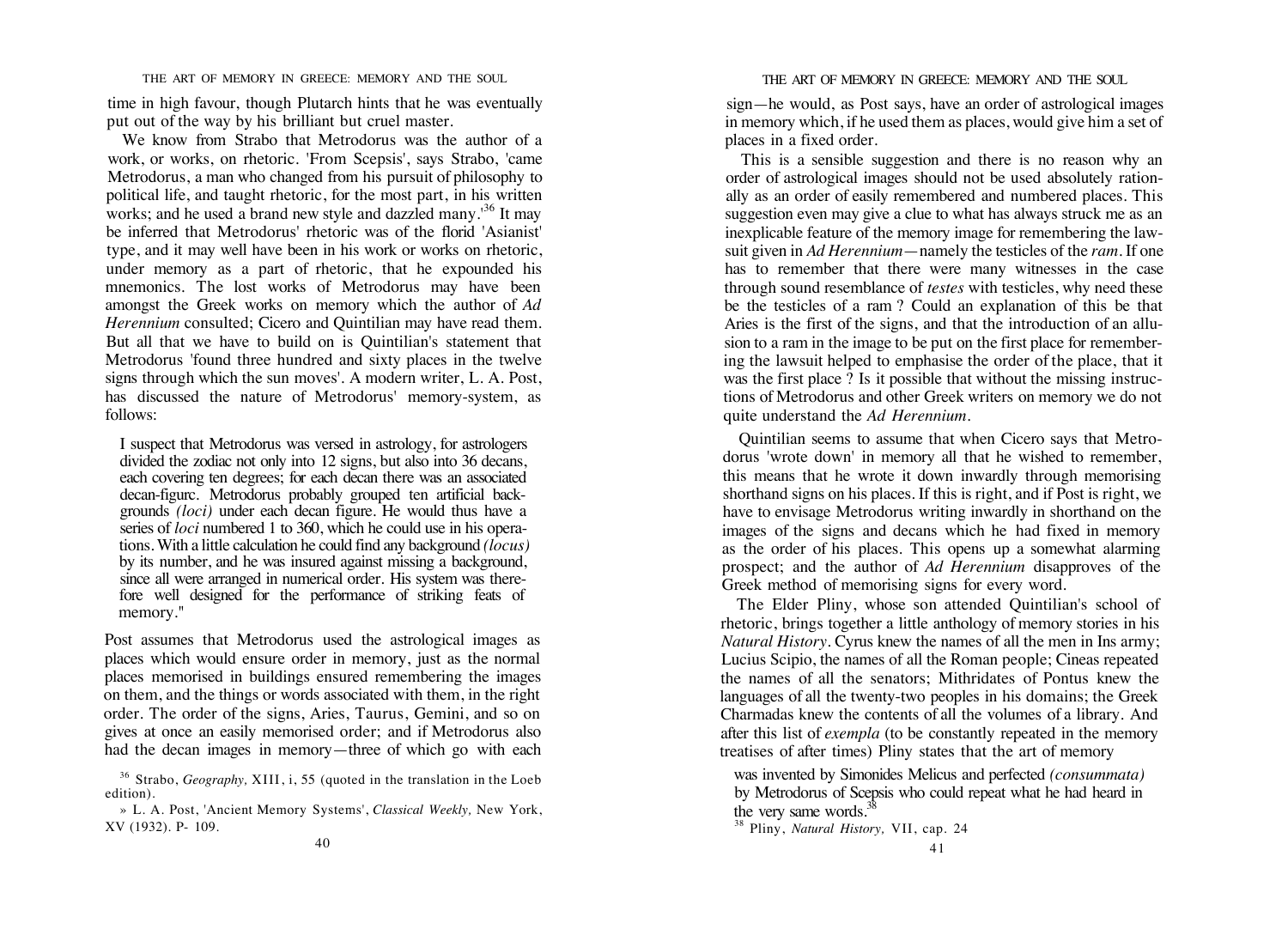Like Simonides, Metrodorus evidently took some novel step about the art. It had to do with memory for words, possibly through memorising the *notae* or symbols of shorthand, and was connected with the zodiac. That is all we really know.

Metrodorus's mnemonics need not necessarily have been in any way irrational. Nevertheless a memory based on the zodiac sounds rather awe-inspiring and might give rise to rumours of magical powers of memory. And if he did use the decan images in his system, these were certainly believed to be magical images. The late sophist Dionysius of Miletus, who flourished in the reign of Hadrian, was accused of training his pupils in mnemonics by 'Chaldaean arts'. Philostratus, who tells the story, rebuts the charge,<sup>39</sup> but it shows that suspicions of this kind could attach themselves to mnemonics.

Memory-training for religious purposes was prominent in the revival of Pythagoreanism in late antiquity. lamblichus, Porphyry, and Diogenes Laertius all refer to this aspect of Pythagoras's teaching, though without any specific reference to the art of memory. But Philostratus in his account of the memory of the leading sage, or Magus, of Neopythagoreanism—Apollonius of Tyana—brings in the name of Simonides.

Euxemus having asked Apollonius why he had written nothing yet, though full of noble thoughts, and expressing himself so clearly and readily, he replied: 'Because so far I have not practised silence.' From that time on he resolved to be mute, and did not speak at all, though his eyes and his mind took in everything and stored it away in his memory. Even after he had become a centenarian he remembered better than Simonides, and used to sing a hymn in praise of the memory, in which he said that all things fade away in time, but time itself is made fadeless and undying by recollection. $40$ 

During his travels, Apollonius visited India where he conversed with a Brahmin who said to him: 'I perceive that you have an excellent memory, Apollonius, and that is the goddess whom we most adore.' Apollonius's studies with the Brahmin were very abstruse, and particularly directed towards astrology and divination; the Brahmin gave him seven rings, engraved with the names of the seven planets, which Apollonius used to wear, each on its own day of the week. $41$ 

It may have been out of this atmosphere that there was formed a tradition which, going underground for centuries and suffering transformations in the process, appeared in the Middle Ages as the *Ars Notorial<sup>2</sup>* a magical art of memory attributed to Apollonius or sometimes to Solomon. The practitioner of the *Ars Notoria* gazed at figures or diagrams curiously marked and called 'notae' whilst reciting magical prayers. He hoped to gain in this way knowledge, or memory, of all the arts and sciences, a different 'nota' being provided for each discipline. The *Ars Notoria* is perhaps a bastard descendant of the classical art of memory, or of that difficult branch of it which used the shorthand *notae.* It was regarded as a particularly black kind of magic and was severely condemned by Thomas Aquinas.<sup>43</sup>

The period of the history of the art of memory in ancient times which most nearly concerns its subsequent history in the Latin West is its use in die great age of Latin oratory as reflected in the rules of *Ad Herennium* and their recommendation by Cicero. We have to try to imagine the memory of a trained orator of that period as architecturally built up with orders of memorised places stocked with images in a manner to us inconceivable. We have seen from the examples of memory quoted how greatly the feats of the trained memory were admired. Quintilian speaks of the astonishment aroused by the powers of memory of the orators. And he even suggests that it was the phenomenal development of memory by the orators which attracted the attention of Latin thinkers to the philosophical and religious aspects of memory. Quintilian's words about this are rather striking:

We should never have realised how great is the power (of mem-<br>ory) nor how divine it is, but for the fact that it is memory which has brought oratory to its present position of glory.<sup>44</sup>

<sup>&#</sup>x27;» Philostratus and Eunapius, *The Lives of the Sophists* (Life of Dionysius of Miletus), trans. W. C. Wright, Loeb Classical Library, pp. 91-3.

*<sup>\*°</sup>* Philostratus, *Life of Apollonius of Tyana,* I, 14; trans. C. P. Ealls, Stanford University Press, 1923, p. 15.

<sup>&</sup>lt;sup>41</sup> *Ibid.*, Ill, 16, 41; translation cited, pp. 71, 85-6.<br><sup>42</sup> Op. the *Ars. Notaria*, see I van Therndike, *Hist* 

On the *Ars Notoria,* see Lynn Thorndike, *History of Magic and Experimental Science,* II, Chap. 49. 43

 $43$  See below, p. 204.

*Institutio oratorio,* XI, ii, 7.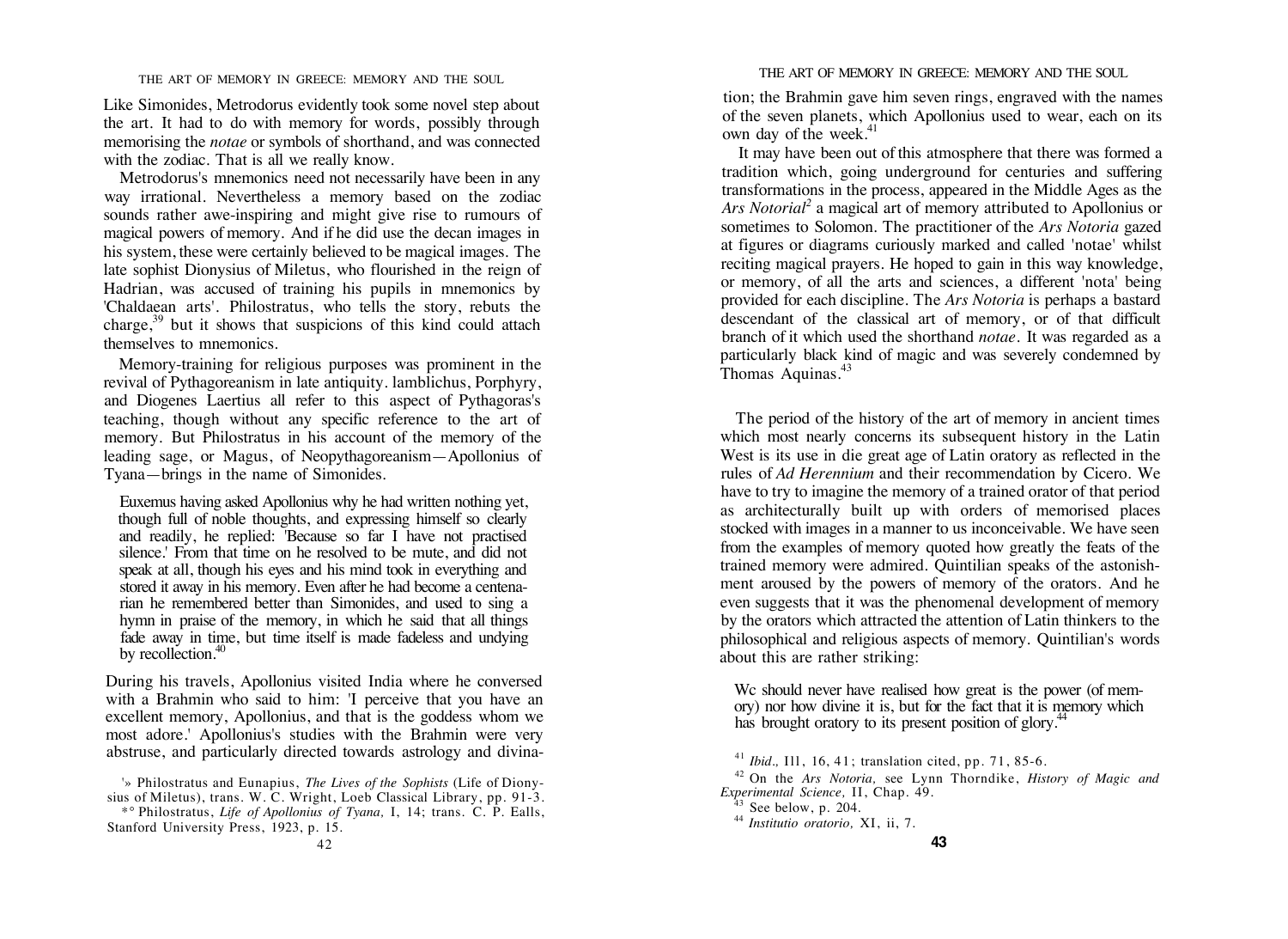This suggestion that the practical Latin mind was brought to reflect about memory through its development in the most important of careers open to a Roman has perhaps not attracted the attention it deserves. The idea must not be exaggerated, but it is interesting to glance at Cicero's pliilosophy from this point of view.

Cicero was not only the most important figure in the transfer of Greek rhetoric to the Latin world; but was also probably more important than anyone else in the popularising of Platonic philosophy. In the *Tusculan Disputations,* one of the works written after his retirement with the object of spreading the knowledge of Greek philosophy among his countrymen, Cicero takes up the Platonic and Pythagorean position that the soul is immortal and of divine origin. A proof of this is the soul's possession of memory 'which Plato wishes to make the recollection of a previous life'. After proclaiming at length his absolute adherence to the Platonic view of memory, Cicero's thought runs towards those who have been famous for their powers of memory:

For my part I wonder at memory in a still greater degree. For what is it that enables us to remember, or what character has it, or what is its origin ? I am not inquiring into the powers of memory which, it is said, Simonides possessed, or Theodectes, or the powers of Cineas, whom Pyrrhus sent as ambassador to the Senate, or the powers in recent days of Charmadas, or of Scepsius Metrodorus, who was lately alive, or the powers of our own Hortensius. I am speaking of the average memory of man, and chiefly of those who are engaged in some higher branch of study and art, whose mental capacity it is hard to estimate, so much do they remember.<sup>45</sup>

He then examines the non-Platonic psychologies of memory, Aristotelian and Stoic, concluding that they do not account for the prodigious powers of the soul in memory. Next, he asks what is the power in man which results in all his discoveries and inventions, which he enumerates;<sup>46</sup> the man who first assigned a name to everything; the man who first united the scattered human units and formed them into social life; the man who invented written characters to represent the sounds of the voice in language; the

« *Tusculan Disputations,* I, xxiv, 59 (quoted in the translation in the Loeb edition).

## THE ART OF MEMORY IN GREECE: MEMORY AND THE SOUL

man who marked down the paths of the wandering stars. Earlier still, there were 'the men who discovered the fruits of the earth, raiment, dwellings, an ordered way of life, protection against wild creatures—men under whose civilising and refining influence we have gradually passed on from the indispensable handicrafts to the finer arts.' To the art, for example, of music and its 'due combinations of musical sounds'. And to the discovery of the revolution of the heavens, such as Archimedes made when he 'fastened on a globe the movements of moon, sun, and five wandering stars'. Then there are still more famous fields of labour; poetry, eloquence, philosophy.

A power able to bring about such a number of important results is to my mind wholly divine. For what is the memory of things and words ? What further is invention ? *{Quid est enim memoria rerum et verborum? quid porro inventio?)* Assuredly nothing can be apprehended even in God of greater value than this . . . Therefore the soul is, as I say, divine, as Euripides dares say, God  $\ldots$ ,<sup>47</sup>

Memory for things; memory for words! It is surely significant that the technical terms of the artificial memory come into the orator's mind when, as philosopher, he is proving the divinity of the soul. That proof falls under the heads of the parts of rhetoric, *memoria*  and *inventio.* The soul's remarkable power of remembering things and words is a proof of its divinity; so also is its power of invention, not now in the sense of inventing the arguments or things of a speech, but in the general sense of invention or discovery. The things over which Cicero ranges as inventions represent a history of human civilisation from the most primitive to the most highly developed ages. (The ability to do this would be in itself evidence of the power of memory; in the rhetorical theory, the things invented are stored in the treasure house of memory.) Thus *memoria* and *inventio* in the sense in which they are used in the *Tusculan Disputations* are transposed from parts of rhetoric into divisions under which the divinity of the soul is proved, in accordance with the Platonic presuppositions of the orator's philosophy.

In this work, Cicero probably has in mind the perfect orator, as defined by his master Plato in the *Phaedrus,* the orator who knows the truth and knows the nature of the soul, and so is able to persuade souls of the truth. Or we may say that the Roman

*Ibid., I,* xxv, 62-4.

<sup>47</sup>  *Ibid.,* I, xxv, 65.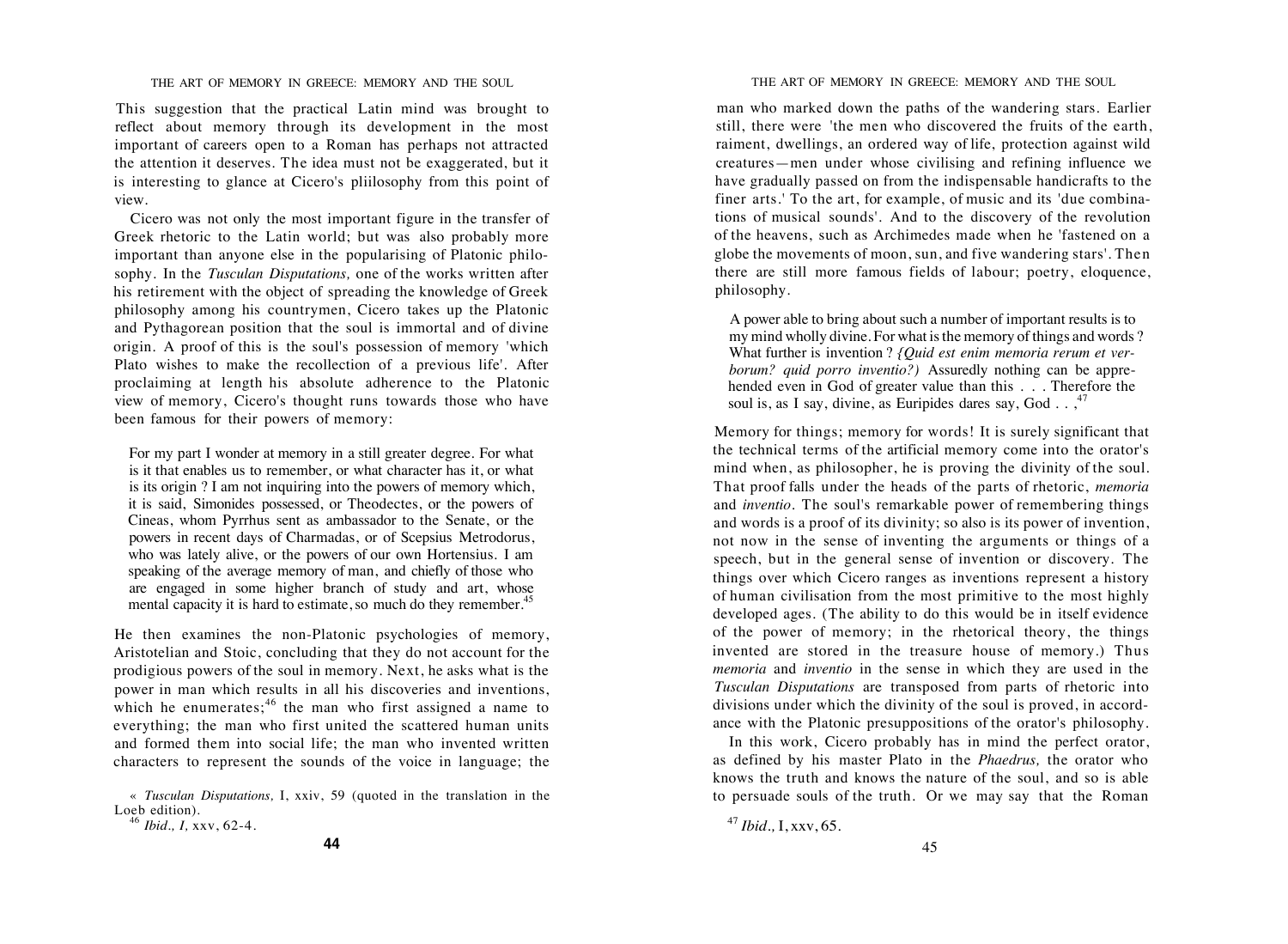orator when he thinks of the divine powers of memory cannot but also be reminded of the orator's trained memory, with its vast and roomy architecture of places on which the images of things and words are stored. The orator's memory, rigidly trained for his practical purposes, has become the Platonic philosopher's memory in which he finds his evidence of the divinity and immortality of the soul.

Few thinkers have pondered more deeply on the problems of memory and the soul than Augustine, the pagan teacher of rhetoric whose conversion to Christianity is recounted in his *Confessions.* In the wonderful passage on memory in that work one gains, I think, quite strongly the impression that Augustine's was a trained memory, trained on the lines of the classical mnemonic.

I come to the fields and spacious palaces of memory *(campos et lata praetoria memoriae),* where are the treasures *(thesauri)* of innumerable images, brought into it from things of all sorts perceived by the senses. There is stored up, whatever besides we think, cither by enlarging or diminishing, or any other way varying those things which the sense hath come to; and whatever else hath been committed and laid up, which forgctfulness hath not yet swallowed up and buried. When I enter there, I require instantly what I will to be brought forth, and something instantly comes; others must be longer sought after, which are fetched, as it were out of some inner receptacle; others rush out in troops, and while one thing is desired and required, they start forth, as who should say, 'Is it perchance I ?' These I drive away with the hand of my heart from the face of my remembrance; until what I wish for be unveiled, and appear in sight, out of its secret place. Other things come up readily, in unbroken order, as they are called for; those in front making way for the following; and as they make way, they are hidden from sight, ready to come when I will. All which takes place when I recite a thing by heart. $48$ 

Thus opens the meditation on memory, with, in its first sentence, the picture of memory as a series of buildings, 'spacious palaces', and the use of the word 'thesaurus' of its contents, recalling the orator's definition of memory as 'thesaurus of inventions and of all the parts of rhetoric'.

In these opening paragraphs, Augustine is speaking of the images from sense impressions, which are stored away in the 'vast court'

# 46

#### THE ART OF MEMORY IN GREECE: MEMORY AND THE SOUL

of memory *(in aula ingenti memoriae),* in its 'large and boundless chamber' *(penetrale amplum et infinitum).* Looking within, he sees the whole universe reflected in images which reproduce, not only the objects themselves, but even the spaces between them with wonderful accuracy. Yet this does not exhaust the capacity of memory, for it contains also

all learnt of the liberal sciences and as yet unforgotten; removed as it were to some inner place, which is as yet no place: nor are they the images thereof, but the things themselves.<sup>4</sup>

And there are also preserved in memory the affections of the mind.

The problem of images runs through the whole discourse. When a stone or the sun is named, the things themselves not being present to the sense, their images are present in memory. But when 'health', 'memory', 'forgetfulness' are named are these present to the memory as images or not ? He seems to distinguish as follows between memory of sense impressions and memory of the arts and of the affections:

Behold in the plains, and caves, and caverns of my memory, innumerable and innumerably full of innumerable kinds of things, either as images, as all bodies; or by actual presence, as the arts; or by certain notions and impressions, as the affections of the mind, which, even when the mind doth not feel, the memory retaineth, while yet whatsoever is in the memory is also in the mind—over all these do I run, I fly; I dive on this side and that, as far as I can, and there is no end. $50$ 

Then he passes deeper within to find God in the memory, but not as an image and in no place.

Thou hast given this honour to my memory to reside in it; but in what quarter »f it Thou residest, that I am considering. For in thinking on Thee, I have passed beyond such parts of it as the beasts also have, for I found Thee not there among the images of corporeal things; and I came to those parts to which I have committed the affections of my mind, nor found Thee there. And I entered into the very seat of my mind .. . neither wert Thou there . . . And why seek I now in what place thereof Thou dwellest, as if there were places therein? . .. Place there is none; we go forward and backward and there is no place  $\ldots$ <sup>51</sup>

4 » *Ibid.,* X, 9. »° *Ibid.,* X, 17. »> *Ibid.,* X, 25-6. 47

<sup>4</sup> \* *Confessions,* X, 8 (Pusey's translation).